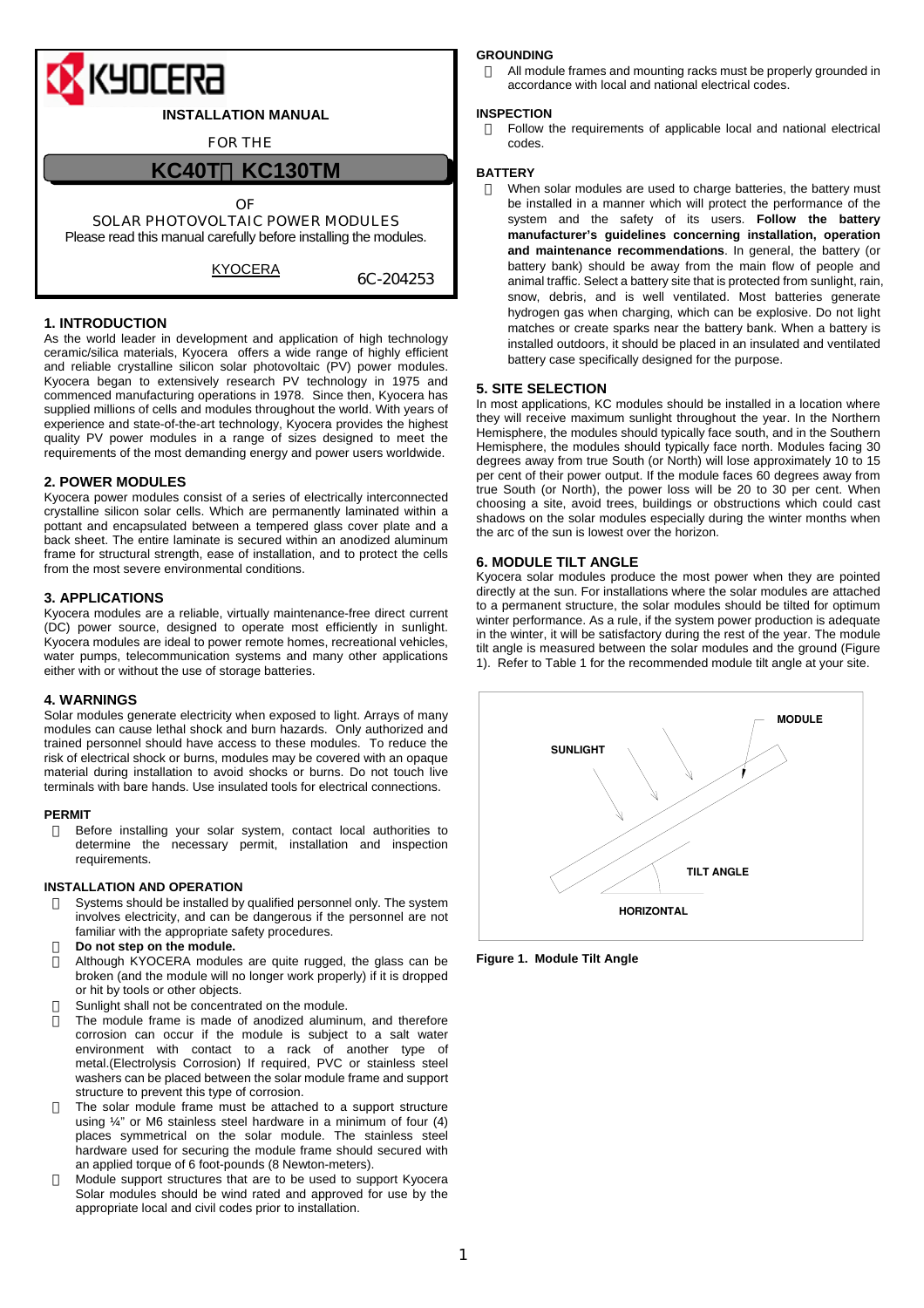**Table 1. Recommended Tilt Angles for Fixed Systems—Based on Winter Performance** 

| <b>SITE</b><br><b>LATITUDE IN</b><br><b>DEGREES</b> | FIXED TILT ANGLE            |
|-----------------------------------------------------|-----------------------------|
| $0^\circ$ TO 15                                     | $15^\circ$                  |
| 15° TO 25°                                          | <b>SAME AS LATITUDE</b>     |
| 25° TO 30°                                          | LATITUDE $+ 5^\circ$        |
| 30° TO 35°                                          | LATITUDE $+10^\circ$        |
| 35° TO 40°                                          | $LAT$ ITUDE + 15°           |
|                                                     | $LAT$ ITUDE + 20 $^{\circ}$ |

# **7. INSTALLING KC MODULES**

The minimum spacing of 0.6 in. (15 mm) is required between the solar module and the mounting surface around the perimeter of the solar module. The frame of each module has 0.28" diameter (7 mm) mounting holes (Refer to Module Mounting Specifications). These are used to secure the modules to the supporting structure. An example of a ground mounted structure is shown in Figure 2. The four holes close to the corners of the module are most often used for attachment. Refer to the Mounting Specification Specifications for the position of these holes. Clearance between the module frame and the mounting surface may be required to prevent the junction box from touching the surface, and to circulate cooling air around the back of the module. If the modules are to be installed on the roof or wall of a building, the standoff method or the rack method is recommended.

STAND-OFF METHOD: The modules are supported parallel to the surface of the building wall or roof. Clearance between the module frames and surface of the wall or roof is required to prevent wiring damage and to allow air to circulate behind the module.

The recommended stand-off height is 4.5 in. (about 115 mm) If other mounting means are employed, this may affect the Listing For Fire Class Ratings.

RACK: The supporting frame is used to mount modules at correct tilt angles. The modules are not designed for integral mounting as part of a roof or wall. The mounting design may have an impact on the fire resistance.



**Figure 2. Basic Rack or Standoff Mounting Structure**

### **8. MODULE WIRING**

As shown in Module Mounting Specifications, all of the KC modules utilize the Type G junction box except the KC85T, KC85TS, KC125TM, KC130TM modules which utilize the Type M junction box (see J-box details). This junction box, located on the back side of the module, is weatherproof and is designed to be used with standard wiring or conduit connections. Kyocera recommends that all wiring and electrical connections comply with the 2002 National Electrical Code (NEC). A cable clamp with a minimum rating of IP65 must be used to maintain the weatherproof integrity of the junction box.Bypass diodes are preinstalled at factory





#### **Figure 3. Standard Wiring Examples**

To wire Kyocera modules:

- Determine the nominal system array voltage of your system. Each panel is equivalent to a 12 VDC nominal block. Standard array voltages 12, 24 and 48 volt are shown as examples in Figure 3.
- B. Open the "G" or "M" box cover by loosening the screws in the cover.
- C. The wire used to interconnect the solar modules may be single or two conductors, from 14 AWG (2.08 mm<sup>2</sup>) up to 10 AWG (5.26 mm<sup>2</sup>) gauge stranded copper wire, in a "SUNLIGHT RESISTANT" jacket UF cable. This cable is suitable for applications where wiring is exposed to the direct rays of the sun. The maximum and minimum outer diameters of the cable that may be used with the cable connector are 8 mm and 6 mm respectively (Figure 4).
- D. Using a flat blade screwdriver, remove only the appropriate "KNOCK-OUTS" from the sides of the "G" or "M" box.
- E. Route wires through the knock-outs and clamps refer to installation example (see Figure 5).
- F. Gently hand tighten the terminal screws with cross tip (Phillips head) screwdriver. Do not over tighten, as the terminal can be damaged. (Recommendation Torque : 6 foot-pounds (1.5 Newton-meters))
- G. The output wiring from the final module is generally run to a separate array junction box. In commercial system, this wiring from the array box to the next component (i.e. fuse box. or charge regulator, etc.) is generally run in conduit. The maximum electrical rating of an acceptable series fuse is 6 15 amperes.
- H. After checking that module wiring is correct, close and secure all the junction boxes. Use a Phillips head screw driver to secure all screws on the junction box cover to ensure a waterproof seal.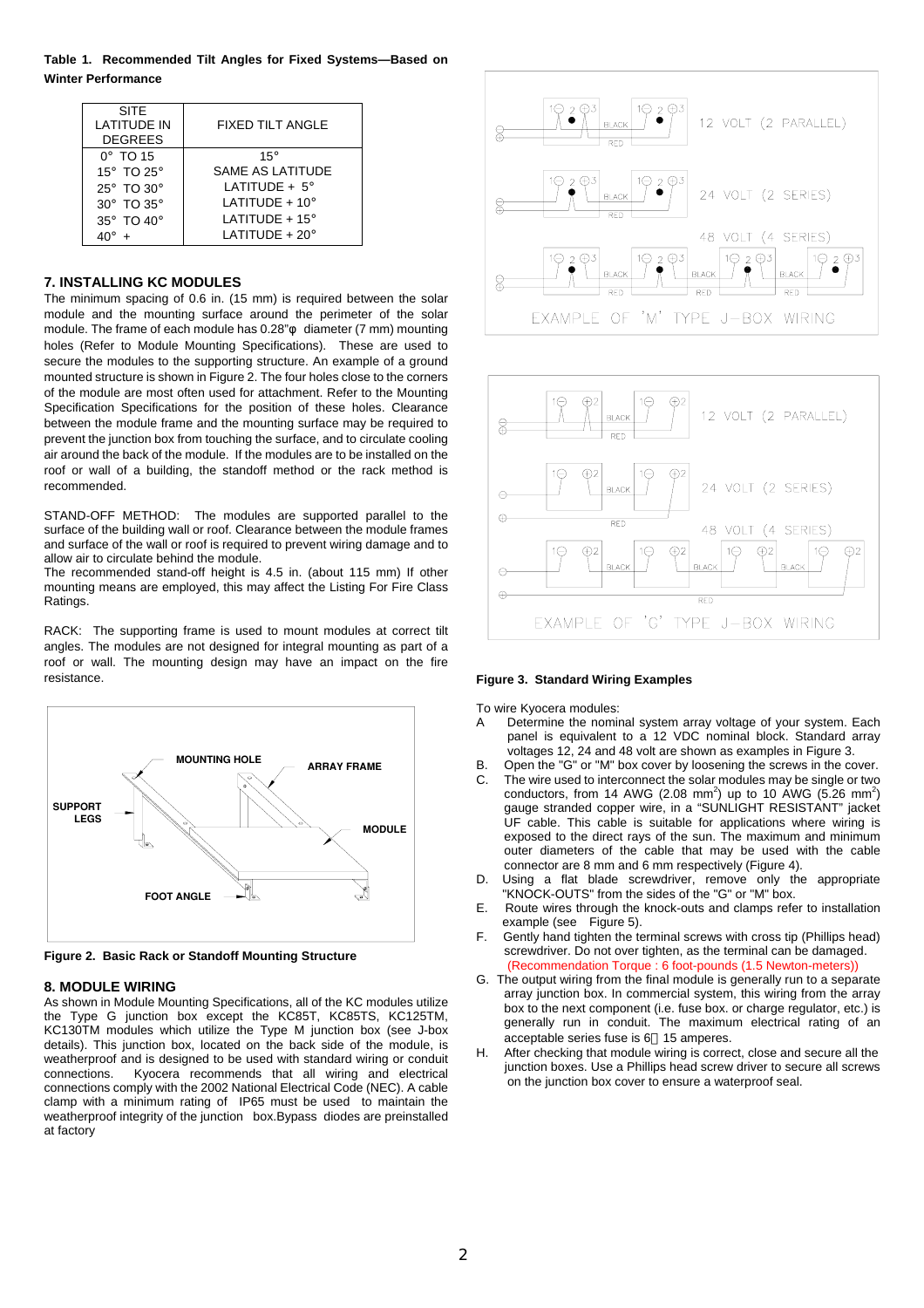

**Figure 4. Ring or Spade Terminal Connectors** 



#### **Figure 5. Installation Example of Cable Clamp**

### **9. GROUNDING**

We recommend you attach all module frames to an earth ground. Attach a separate ground wire to one of the holes marked 'ground' on the module frame with a screw and bonding or external tooth washer. This is to ensure positive electrical contact with the frame. The racks must also be grounded unless they are mechanically connected by nuts and bolts to the grounded modules. The array frame shall be grounded in accordance with NEC Art 250.

#### **10. BLOCKING DIODES**

Blocking diodes are typically placed between the battery and the PV module output to prevent battery discharge at night. Kyocera modules are made of polycrystalline cells with high electrical "back flow" resistance to nighttime battery discharging. As a result, KYOCERA modules do not contain a blocking diode when shipped from the factory. Most PV charge regulators do have nighttime disconnect feature, however.

### **11. BYPASS DIODES**

Partial shading of an individual module in a 12 volt or higher source circuit string (i.e. two or more modules connected in series) can cause a reverse voltage across the shaded module. Current is then forced through the shaded area by the other modules.

When a bypass diode is wired in parallel with the series string, the forced current will flow through the diode and bypass the shaded module, thereby minimizing module heating and array current losses.

For 12-volt systems and higher: Each module junction box has a diagram illustrating the proper orientation of the bypass diode installed between two of the terminal screws. When individual series strings of solar modules are connected together in parallel, bypass diodes should be used in each modules junction box.

Diodes that are used as bypass diodes must:

- Have a Rated Average Forward Current [I<sub>F(AV)</sub>] Above maximum system current at highest module operating temperature.
- Have a Rated Repetitive Peak Reverse Voltage [V<sub>RRM</sub>] Above maximum system voltage at lowest module operating temperature.

#### **12. MAINTENANCE**

Kyocera modules are designed for long life and require very little maintenance. Under most weather conditions, normal rainfall is sufficient to keep the module glass surface clean. If dirt build-up becomes excessive, clean the glass surface only with a soft cloth using mild detergent and water. USE CAUTION WHEN CLEANING THE BACK SURFACE OF THE MODULE TO AVOID PENETRATING THE PVF SHEET. Modules that are mounted flat  $(0^{\circ}$  tilt angle) should be cleaned more often, as they will not "self clean" as effectively as modules mounted at a 15° tilt or greater. Once a year, check the tightness of terminal screws and the general condition of the wiring. Also, check to be sure that mounting hardware is tight. Loose connections will result in a damaged module or array.

#### **13. SPECIFICATIONS**

The electrical and physical specifications can be found at the end of this document Table2 .

# **NOTES**

The electrical characteristics are indicated values of Pmax under standard test conditions (irradiance of  $1KW/m^2$ , AM 1.5 spectrum, and cell temperature of 25 ).

Under certain conditions, a photovoltaic module is likely to produce more current and / or voltage than reported at standard test conditions. Accordingly, the values of Isc and Voc marked on this module should be multiplied by a factor of 1.25 when determining component voltage ratings, conductor ampacities, fuse sizes, and sizes of regulators which are connected to the PV output. Refer to Section 690-8 of the National Electrical Code for an additional multiplying factor of 1.25 which may also be applicable.

### KYOCERA Solar Group Sales Office

# ■ KYOCERA Corporation

Corporate Solar Energy Group

 6 Takeda Tobadono-cho Fushimi-ku, Kyoto 612-8501, Japan

 Phone : 81-75-604-3476 Fax : 81-75-604-3475

http://www.kyocera.com/

KYOCERA Solar Inc.

7812 East Acoma Drive, Scottsdale, AZ 85260, U.S.A. Phone : 1-480-948-8003 or 1-800-223-9580 Fax : 1-480-483-6431 http://www.kyocerasolar.com/

- KYOCERA Solar Pty Ltd. Level 3, 6-10 Talavera Road North Ryde NSW 2113, Australia Phone : 61-2-9870-3948 Fax : 61-2-9888-9588 http://www.kyocerasolar.com.au/
- KYOCERA Solar do Brasil Ltda. Energia Renovavel LTDA,Rua Mauricio da Costa Faria, 85 22780-280 Recreio dos Bandeirantes Rio da Janeiro,Brazil Phone : 55-21-2437-8525 Fax : 55-21-2437-2338 http://www.kyocerasolar.com.br/
- KYOCERA Fineceramics GmbH Fritz Müller Strasse 107, D-73730 Esslingen, Germany Phone : 49-711-9393-417 Fax : 49-711-9393-450 http://www.kyocerasolar.com.de/
- KYOCERA Asia Pacific Pte Ltd. 298 Tiong Bahru Road, #13-03/05 Central Plaza Singapore 168730 Phone : 65-271-0500 Fax : 65-271-0600 http://www.kyocera.com.sg/
- KYOCERA (Tianjin) Sales Trading Corp. Binjiang International Hotel 1106, 105 Jianshe Road Heping Dist. Tianjin China Phone : 86-22-2331-8590 Fax : 86-22-2330-6276